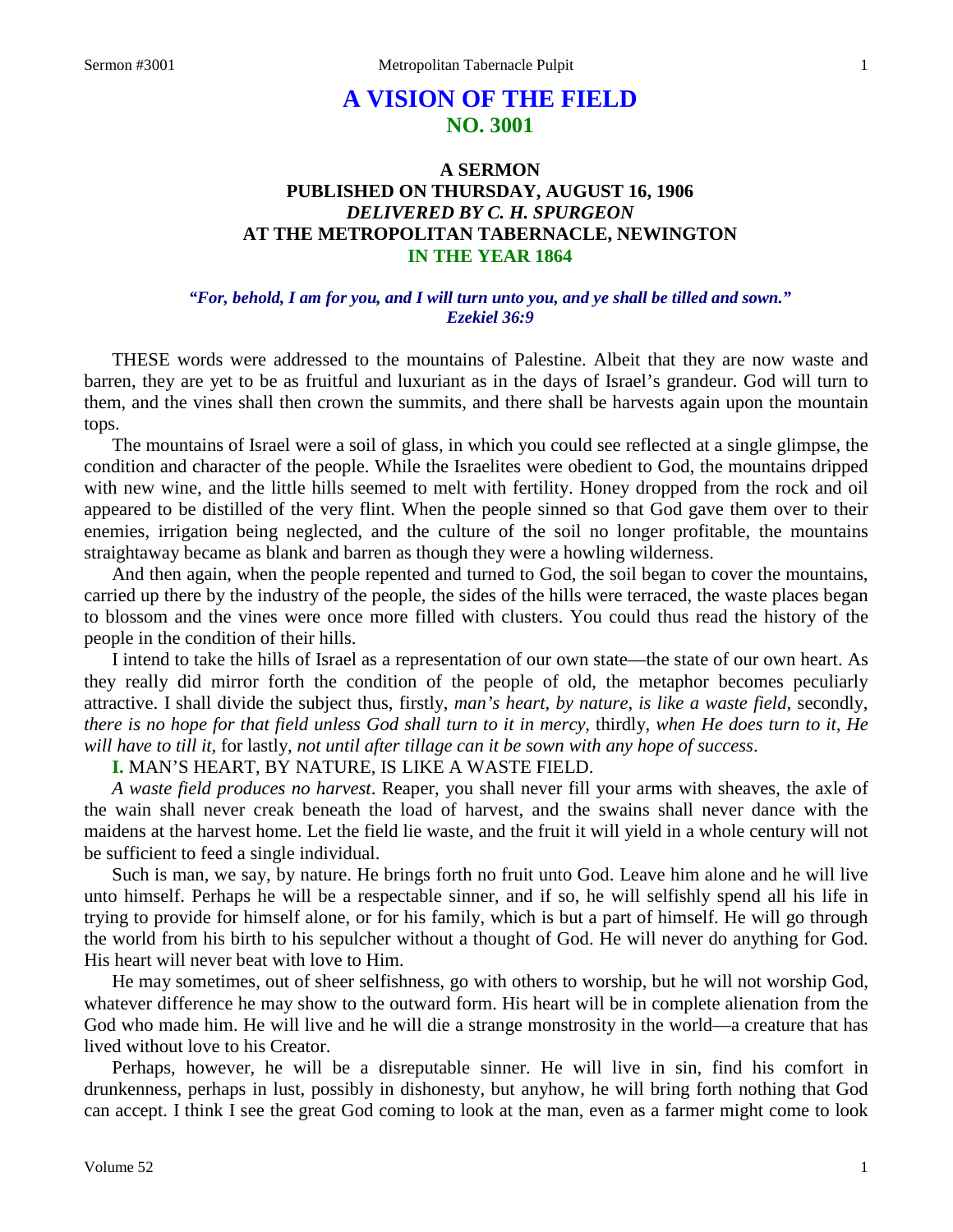upon his fallow field. What can God see? Is there a prayer? Yes, he says a few forms of prayer, but they are dead, lifeless things, and God cannot accept them.

Does He see any praise? Perhaps a shriveled hymn growing up in the corner of the field, but since there is no heart in it, it rots and dies, and God abhors it. He looks the whole field through. There is no thought for God, no consecration of time to God, no desire to honor God, no longing to produce in the world fresh glory to God, no effort to raise up to Him fresh voices that shall praise His name. He lives unto himself, or to his fellow men, and having so lived, he so dies.

Now you know that there are a great many people who say to themselves, "Well, if we do good to our neighbor, if we are kind to others, that is enough," and they expect to have some reward for this. But mark you, every servant expects his master to pay his wages, surely then, if you serve your fellow men, they ought to reward you. Let them give you a statue, or let them emblazon your name on one of the rolls of fame. Let them sound down your exploits to future generations.

Still, let your debtor and creditor account be fair. If you have not done anything distinctly and avowedly in the service of God, there is no remuneration that you can reasonably expect God to give you. What have you brought forth to Him? Nothing whatever, and we say it sincerely, for we know how sadly true it is, the natural heart of man never does and never can produce so much as one single grain that God can receive as being to His honor and glory. As for the natural children of men in all their generations—

> *"Like brutes they live, like brutes they die; Like grass they flourish, till Thy breath Blasts them in everlasting death."*

Alas for them! Unto Thee, great God, they render no prayer nor praise, no heart-felt love nor reverent adoration. They pass through this world as though there was no God.

Worse than this, *the field that has never been plowed or sown does produce something*. There is an activity about human nature that will not let us live without doing. Unless you should shut yourselves up in a cell like a monk, or live on the top of a pillar, like Simeon Stylites, you cannot very well pass through life utterly inert, without any purpose of mind, without any movement of the limbs, without any stir of the passions, and I suppose that even Simeon Stylites did exert some influence, for he led other people to be as great fools as himself.

And even monks do some mischief by losing the interest on talents for which they ought to have rendered a good account, and spending their time in laziness which they ought to have employed in useful service. "None of us liveth to himself."

Is there no wheat growing on that soil? No barley? No rye? Very well then, there will be darnel, and cockle, and twitch, and all sorts of weed. So it is with the unrenewed heart. It produces hard thoughts of God, enmity against the Most High. It is prolific of evil imaginations, wrong desires, and bitter envyings. As these ripen, they bring forth ill words—idle, or it may be, lascivious words and perhaps atheistic, blasphemous words, and as these ripen, they come to actions, and the man becomes an offender in his deeds, perhaps against man, certainly against God. He lives to produce sour grapes. The apples of Gomorrah hang plentifully upon him.

I know I am describing some here present. There are many such persons to be found in all our assemblies. They have done no good in their lives. Measuring their lives by the standard of God, they have done nothing. On the other hand, they have been guilty of much evil, they have brought forth fruit unto sin. Nor is this the worst of it.

The bad farmer, who lets his fields run to weeds, does mischief to the neighboring farm. Here comes the wind, willing to waft seed—good seed if it can find it—into other soil. It will take the down of the flower seed, and bear it into a garden where it will be wanted, or if it must, it will carry the seeds of the thistle, and so, when it comes sweeping by the farmer's neglected field, it does damage to all the fields in the neighborhood.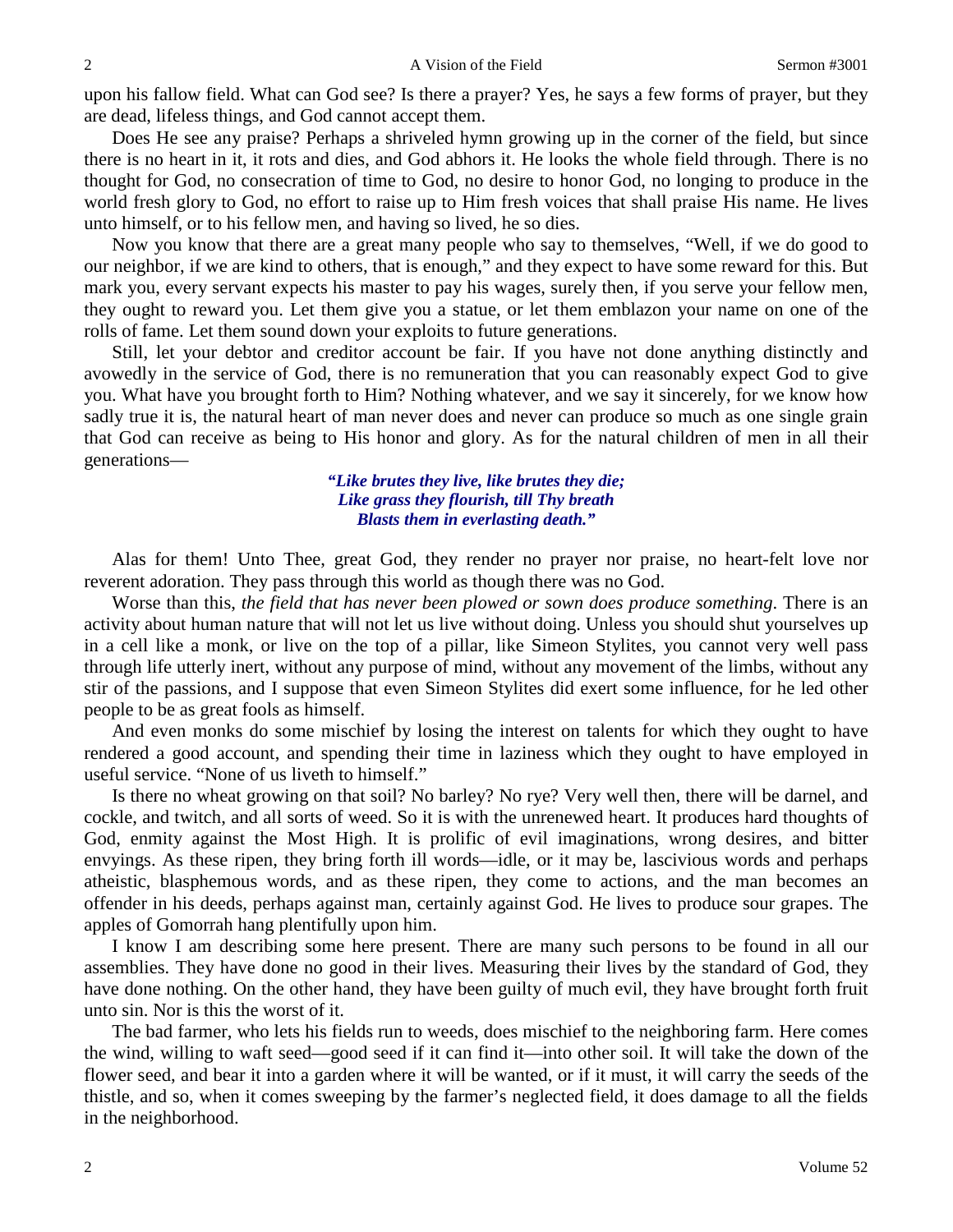It is so with the sinner. "One sinner destroys much good." Is he a father? His children grow up to be as ungodly as himself. Is he a master? Then his men, like him, break the Sabbath, and neglect the ways of God. Is he a workman? Then his fellow workmen, who are younger than himself, take encouragement from his evil example, and they are led into sin while they blindly follow in his wake. Whatever station of life you put him into, he does mischief, the more eminent he is, the more eminently mischievous he is.

I do not allude to those who are grave offenders against the laws of society. I mean those good, decent people who have no fear of God before their eyes. I think they do very much mischief, for the devil's cause gets respectable through having them on its side. Those who persistently live in violation of divine law, and who do not bend their necks to the yoke of Christ, may be very amiable, very moral, and very excellent. If so, in a certain sense, the more is the pity because they get an increase of power to do evil, for others say, "If such good men as these can live without religion, and live despising it, why should not we?"

Thus a bad cause, which would be hissed off the stage if there were none but rascals to side with it, still walks respectably in the light of day because of these persons who back it up. God deliver you, my dear hearers, from being like a field that does mischief unto others! Beware, thou upas tree, lest your poisonous influence should receive the reward of hell fire! Beware, thou cumberer of the ground, standing there, and sucking nutriment out of the soil, and cursing the other trees of the vineyard, lest the sharp ax should soon cut you to the core, and lay you level with the ground.

A barren field resembles the heart of man in that *all the good influences that fall upon it are wasted*. Comes there sunshine, it produces no harvest on the fallow land. Here are the precious drops of dew glistening in the morning, but they cannot produce an ear of corn. And here fall the sweet smiling showers of rain that make the new-mown fields all fragrant, but this field gets no good from it. It is even so with you who are still in a state of nature. You have the blessings of providence, but they do not make you grateful. You even have the blessings of the outward means of grace, but they excite in you no longings towards God. Surely, my dear friends, if this has been long the case with you, you must be nigh unto cursing.

Yet the waste field does produce something pleasant to the eye, something worth looking at, for have you not seen the gorgeous poppy, and the finest specimens of the ranunculus growing in the field that was never plowed and sown? And there is the dog-rose yonder, and the foxglove, and the forget-me-not, all springing up, and flourishing where there should have been furrows for wheat.

And so a man may have a comely appearance and make a fair show in the flesh, although he does not live near to God. In his character and reputation, there may be many a gaudy flower—ay, as red and as conspicuous as the poppy. He may shine among men, and men may talk much about him.

But as the Lord lives, if the Lord's plough has never gone over him, the bright blushing weed is but a weed still, a bane and a pest, not a boon or a balm, as the farmer knows right well. Let those of you who are in such a state see an apt emblem of yourselves every time you pass a piece of waste ground, and say, "That is just what we are, and what we shall be to the end of our lives, unless the grace of God shall interfere to retrieve us from endless ruin."

### **II.** THERE IS NO HOPE FOR THIS FIELD, UNLESS GOD SHALL TURN TO IT IN MERCY.

Even so, unless the Lord shall turn to men, no good will ever come of them. The text says, "I am for you, and I will turn to you." Man never does of himself turn to God, and that for obvious reasons. We are sure he never can, for he is "dead in trespasses and sins." We are certain he never will, for by nature he hates anything like a new birth, and if he could make himself a new creature, he would not, for Christ has expressly said, "Ye *will* not come unto me that ye might have life."

Man is unwilling to give up sin, he loves it too well, unwilling to be made holy for he has no time for spiritual things. God, then, must come to man, for how can man, being naturally dead, and naturally unwilling, ever come to God? Experience tells us that he will not. When did you ever find a man who had come to God, who would say that he came of his own natural inclination? All the saints on earth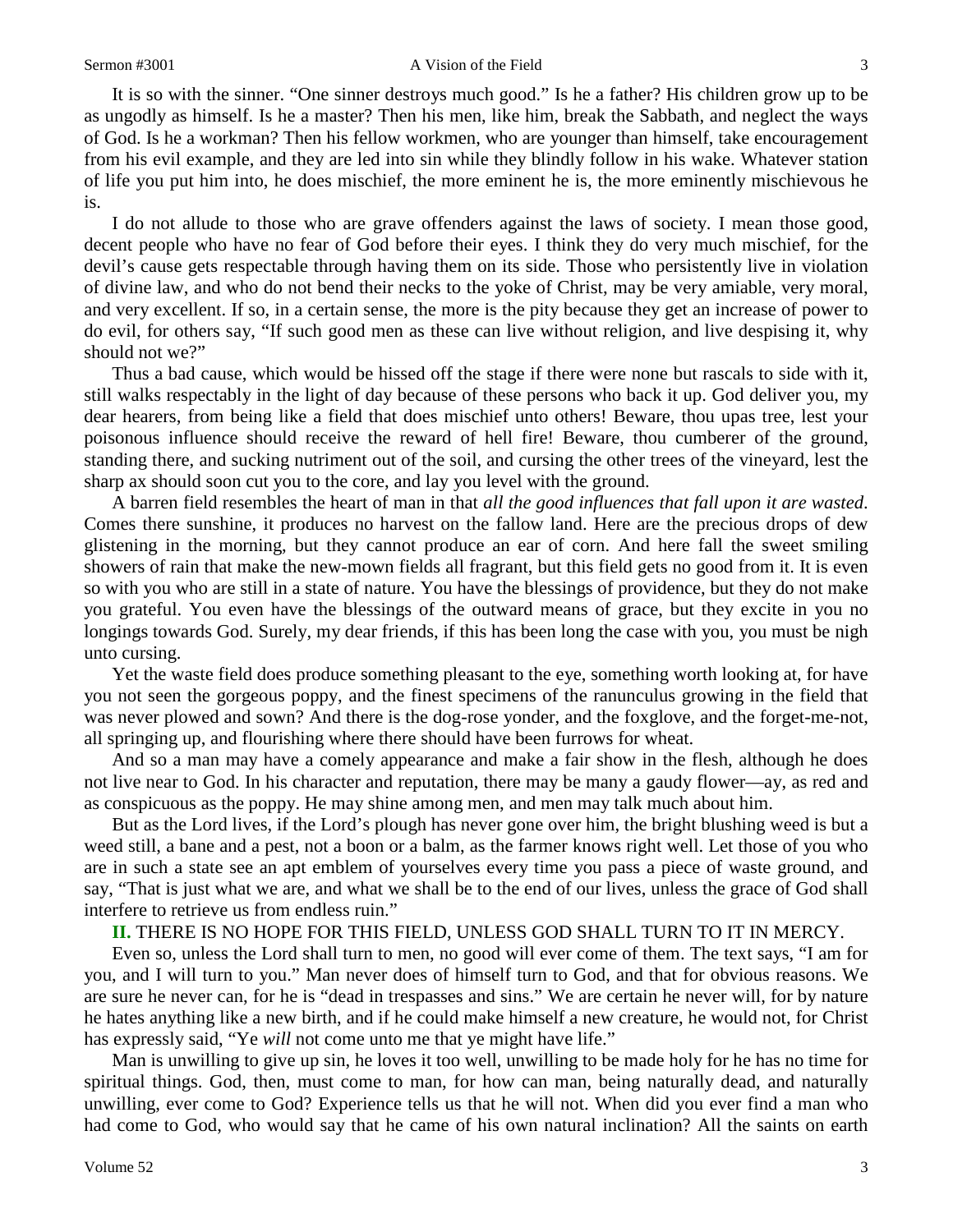will tell you that it was almighty grace that made them willing in the day of God's power. If there is any man who ever came to God of himself, I can only say that I know I am not that man.

### *"Jesus sought me when a stranger, Wandering from the fold of God."*

If any unconverted person here will tell me that he can turn to God when he likes, I ask him why he does not turn now. What measure of damnation must be his due, when according to his own confession, he has a power which he will not use! Sinner, talk not vainly of what you can do. Man, you can burn in hell, and you can fit yourself for the flames, but this is about all you can do for yourself. You have destroyed yourself. For that inglorious deed, your will was free, and your agency free likewise. But only in God is your help found. For this, be sure, you have neither might nor skill.

If ever you are saved, it must be by another power than your own, and by another faculty than that which dwells in your puny, wicked heart. God must do it. If you wait till your waste field ploughs itself, or brings forth a harvest, you may wait till doomsday, and if I wait until my hearers save their own souls, and turn unto God with full purpose of heart, I may wait till these hairs are grey, or till these bones are carried to the tomb, and even then they will not have saved themselves.

If you have turned to God, my dear hearers, you know that the Lord has done it, so give Him the glory. If you have not been converted, God help you to cry to Him instantly and earnestly, "Turn us, and we shall be turned." Look to Him who is exalted on high to "give repentance and remission of sins." Seek ye Him and you shall live. Oh, that you could now see your wretched plight, that you could feel your imminent peril, that you could believe in the sovereign operations of God's grace! Then would I venture to prophesy that salvation had this day come to your house—ay, to your very heart.

#### **III.** WHEN THE FIELD IS TO BE PUT UNDER CULTIVATION, IT MUST BE TILLED.

So, when God turns to any man in His mercy, there has to be an operation, a tillage, performed upon his heart. The farmer, unless he is a fool, would never think of sowing his corn upon a field that remains just as it was when it lay fallow. He ploughs it first. Although we are to scatter the seed everywhere, upon the wayside as well as upon the good ground, God never does. Common calling is addressed to every man, but effectual calling comes only to prepared men, to those whom God makes "willing in the day of His power."

Now, what is the plow wanted for? Why, it is wanted, first of all, *to break up the soil and make it crumble*. It has got hard, perhaps it is a heavy clay, and then it is all stuck together by the wet, and all baked and caked together by the sun that shines on it. Or perhaps it is a light soil. Well, this may not need much ploughing, but still, it will cake over, as we all see even in our little gardens. After the rain has gone, the sun comes, the whole cakes over, and there will be no place for the seeds to thrust in their tender roots. The corn will not sink down into the earth unless the soil is broken up, and the more thoroughly pulverized it becomes, the more like dust you get it, the more hope there is that the seed will take good root.

In such-like manner must human hearts be broken. "A broken and a contrite heart, O God, thou wilt not despise." The more thoroughly pulverized the heart becomes, the better. Hence, there needs to be the sharp plough of the law driven right through the heart, to break up its crust and split the clods, and then must come that blessed plough of the cross, which is the best plough that ever went across a field yet that blessed plough of the cross, which, as it goes over it, turns up the soil, even the very heart of it, and makes the sinner feel his sin and hate it too, because of the love of God which is shed abroad by Christ Jesus the Lord. Thus you must be tilled, then that the heart may be broken, for the seed will never get into an unbroken heart.

And the plow is also wanted *to destroy the weeds,* for they must be killed. We cannot have them growing. To spare the weeds would be to kill the wheat. The plough comes, and cuts some weeds in two, others it turns over and throws the heavy clods on, and leaves them to lie there and be buried, it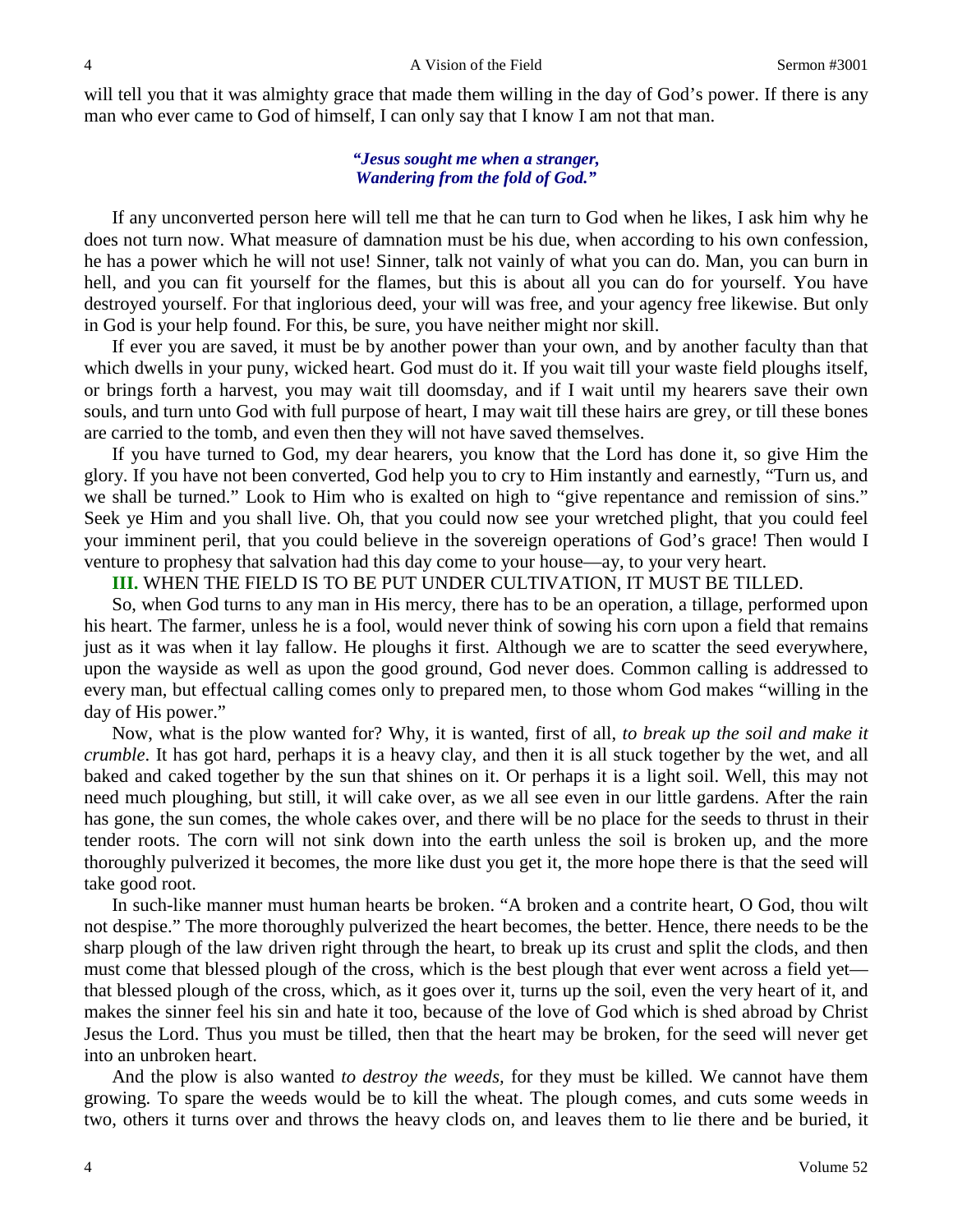#### Sermon #3001 **A** Vision of the Field 5

turns the roots of others up to the sun, and the sun by the brightness of its shining, scorches them and they die.

Some soils need cross-ploughing, they need to be ploughed this way and the other way, and then they need someone to go through the furrows afterwards, and pull up the weeds, or else they will not be all rooted out of the soil. And I am afraid that many of us who have been ploughed, have divers weeds left in us yet. The field must not only be ploughed, but the weeds must be killed, and so it must be with you, my dear hearers. If the Lord really saves you, He must kill your drunkenness, He must kill your swearing, He must kill your whoredom, He must kill your lying, He must kill your dishonesty. These must all go, every single weed must be torn up, there is no hope for you while there is a weed living.

True, I mean not those weeds which still exist even in the regenerate, but even they must be doomed now. John Wellman, a member of the Society of Friends, tells a strange story of himself. One night, after he had been reading the Scripture, as he lay awake, he heard a voice saying, "John Wellman is dead," and being a Quaker, he was greatly struck therewith, and wondered how it was that he could be dead. He asked his wife what his name was and she said, "John Wellman," whereupon he perceived that he must be alive. At last he understood it to mean that he was dead to the world, that he was henceforth no longer what he formerly had been, but a new creature in Christ Jesus, and it will be a blessed thing for you, my dear hearers, when the like thing may be said of you in the same sense, "He is dead."

There is a man I used to know—I wish I did not still know him so well. I used to meet him every day some years ago, but we parted company. He would not go with me to Christ, so I went without him. I became a new man, and he is dead. Oh, how often I wish he were buried, for I have to drag his dead body about with me, and as it putrefies in my nostrils, I have to cry, "O wretched man that I am! who shall deliver me from the body of this death?" That rascally old man bears my own name, and once he was identical with myself. I could fain wish he were buried. In like manner, may it come to pass with you that you may die to the flesh, and that henceforth you may live in the spirit unto God! And though the old man be still prone to corruption, what a blessed stroke is that which takes the life out of him, so that he can no longer rule over you, but the new man reigns supreme!

Ploughmen tell us, that when they are ploughing, if the plough jumps, the work is done badly. They must plough it all alike, from end to end, from headland to headland. If the plough jumps, it has gone over some weeds or knots, and not torn them up. I would like always to preach so that my plough may never jump. I sometimes say a hard word because I do not want my plough to jump, I want to tear up all the knots, and not leave one in the ground. If one sin is tolerated, or one malicious desire is spared, the life of God is not completely reigning in us. The Lord make a clean sweep of the weeds, and burn them all!

Well now, mark you, *in this tilling there are different soils*. There is the light soil and the heavy soil, and so there are different sorts of constitutions. There are some men who are naturally tender and sensitive. Many too, of our sisters are like Lydia, they soon receive the Word. There are others who are like the heavy clay soil, and you know that the farmer does not plough both soils alike, or else he would make a sad mess of it, and so, God does not deal with all men alike.

Some have, as it were, first a little ploughing, and then the seed is put in and all is done, but some have to be ploughed and cross-ploughed, and then there is the scarifier and the clod crusher, and I know not what, which have to be rolled over them before they are good for anything, and perhaps, after all, they produce very little fruit. Different constitutions need different modes of action. Let this comfort some of you who have not been so much alarmed as others have been. Different soils must have different methods. Christ does not deal with all men precisely in the same way in His heavenly tillage.

A farmer has a large variety of implements. Go into the shed of a man who is a high farmer and what a number of implements you may see! I mentioned some of them just now, but there are far more than I can talk about. So it is with our Heavenly Father, He has all kinds of implements. Sometimes it is a providential trial. One man loses a child, another has to bury his father, and yonder one has had to follow his wife to the grave. Some have temporal losses, business becomes bad, perhaps they are out of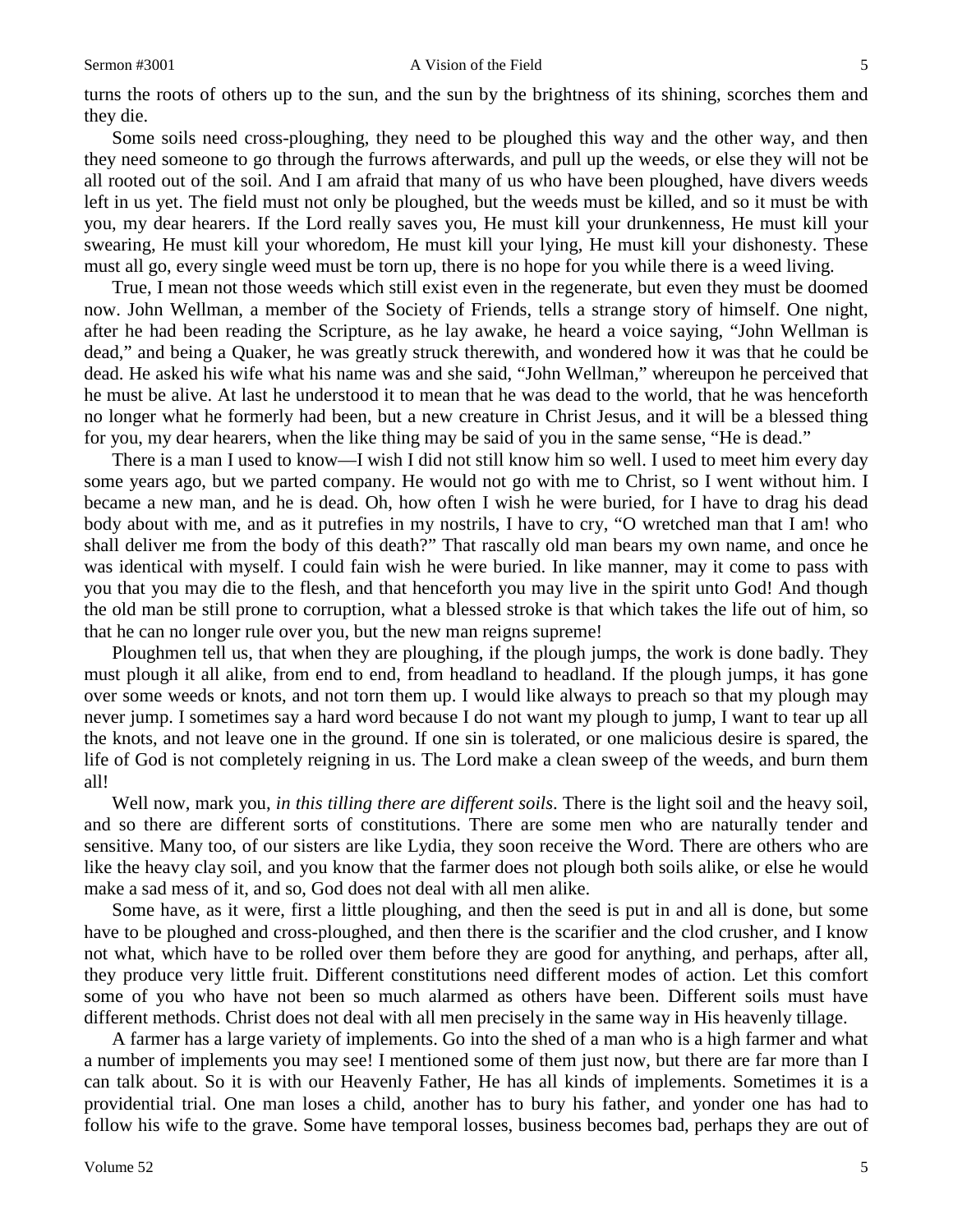work and half starving, others are stretched upon a bed of sickness, and others are brought near to the grave. These circumstances are all so many different sort of ploughs with which God plows the soil of our hearts.

The laborers whom the Lord employs are dissimilar likewise, by the diversity of their gifts. Ministers are some of one sort, and some of another, even the same minister is not always engaged in the same sort of operation. There are some Sundays when I know some of you find me a terrible scarifier, for I have the terrors of the Lord on my conscience, and there is very little comfort in the solemn warnings I am constrained to utter.

But if sometimes I come down upon you like a clod-crusher, it is needful, that with true grace and good hope, I may at other times drill in the seed, and nourish your hearts with the very essence of the gospel. The faithful evangelist has to become all things to all men to accomplish his Master's work. But you must be tilled, for there is no sowing the ground until it has been first stirred about.

And you know, *the farmer has his proper time for ploughing*. Some soils will do better at one season and some at another. There are some soils that break up best after a shower of rain, and some that do best when they are driest. There are some hearts—ay, and I think almost all hearts—that are best ploughed after a shower of heavenly love has fallen upon them. They are in a grateful frame of mind for mercies received, and then the story of a dying Savior comes to them as just that which will touch the springs of their hearts.

Anyhow, dear friends, I would like to pass the question around, Have you been tilled? Has your heart been tilled? Has the soil of your heart been turned up? Have the secret things of your heart been discovered and brought to light, just as the plough turns up the ants' nest? Have you been brought to know your own corruptions? Are there straight furrows right through you, so that you can cry out, "O God, Thou hast broken me in pieces, be pleased to come to my help"? Then I am glad of it. You are ready to despair of yourself, but I am not ready to despair for you. You tremble, but I am encouraged. I rejoice, not that you are made sorry, but that you sorrow to repentance after a godly manner. God has broken your heart, and I know that He will bind it up. If He has ploughed you, He will sow you, as He said to the mountains of Israel, "I will turn unto you, and ye shall be tilled and sown."

**IV.** UNLESS GOD HAS TILLED THE HEART, IT CANNOT BE SOWN WITH ANY HOPE OF SUCCESS.

After ploughing, there comes the sowing. When the heart is ready, God sows it—sows it with the best of wheat. The wise farmer does not sow tail corn, but as Isaiah says, he casts in "the principal wheat." The seed which God sows is living seed. If a farmer were to sow boiled seed that has lost its vitality, what would be the good of it? But he sows living seed, and so the truth which Jesus Christ preaches, and bids us to scatter, is living wheat—living seed, and when that drops into the soil, God watches over it. The grub may come, and the crow may come, but none of these shall get the seed—

### *"For grace insures the crop,"—*

and up it shall spring—"first the blade, then the ear, after that the full corn in the ear." It shall grow, for God has prepared the soil for it.

Now, I want to scatter a handful of the good seed of the kingdom. "Believe on the Lord Jesus Christ, and thou shalt be saved." Trust Jesus, and you are saved. There—I saw a handful of that seed go on the wayside, and another handful went upon some of you who are choked with thorns, but if there be a broken heart here, the seed has fallen upon good ground, for that broken heart says, "What! if I trust Christ, shall I be saved?" Yes, you will be saved in a moment—every sin forgiven you in a moment, for Jesus Christ took your place and stead, and stood and suffered all the punishment of your sins, and therefore God, having been just in punishing Christ instead of you, can let you go free, and yet be just as though He had sent you to hell. If you trust Christ, the merit of His suffering and the virtue of His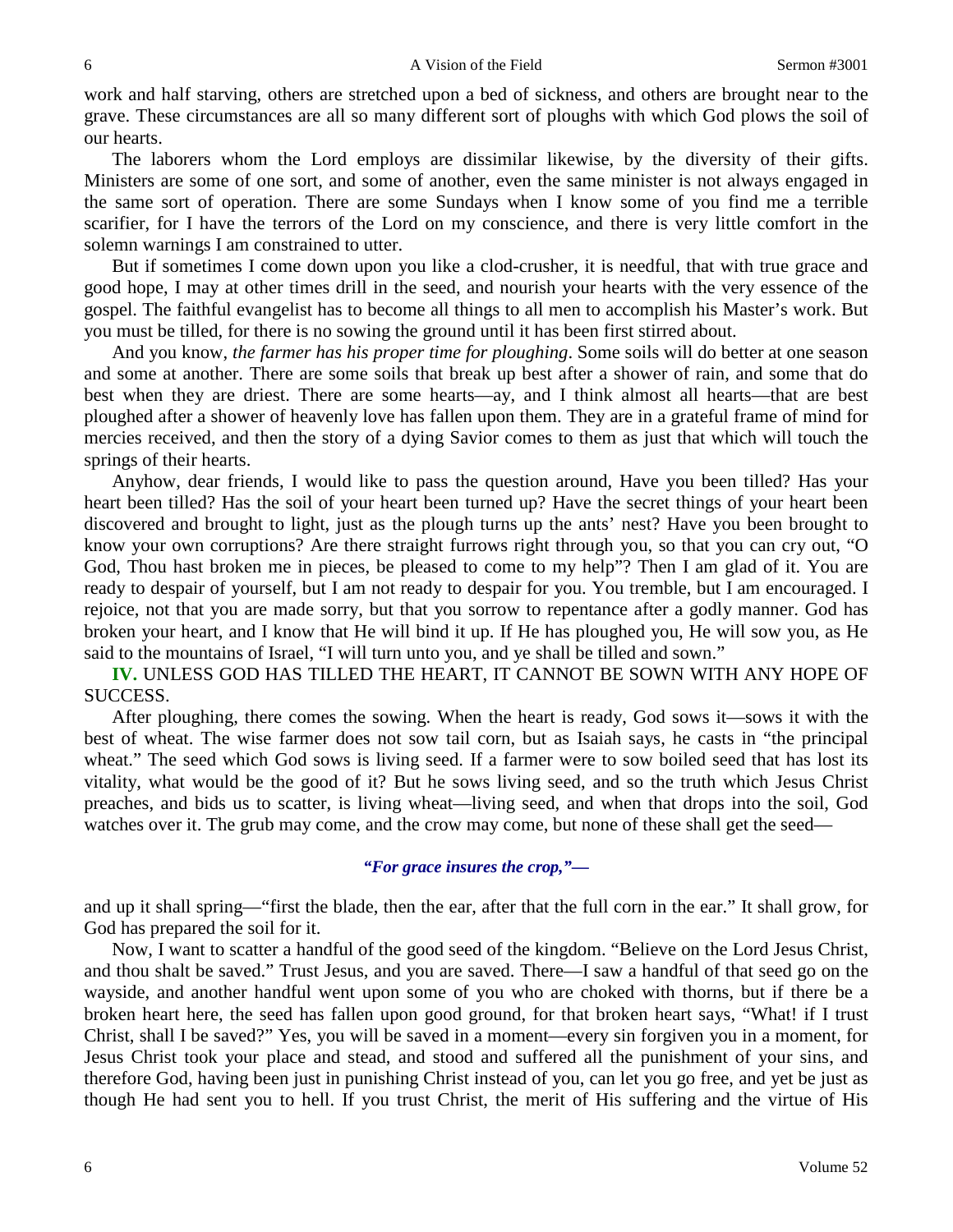righteousness shall be yours now. You shall go your way rejoicing because you have peace with God through Jesus Christ.

Will you believe or not, sinner? God give you the grace to trust Christ! Trust Him now. And if you do, then I shall know that God has ploughed you, that God has prepared you, ere He bade me drop in the seed. Let those of us who know the power of prayer drag the harrow across the field, for when the seed is once in, it wants harrowing. Thus let us preach the Word, and thus let us pray that the seed may take root, spring up, grow, and bring forth a hundredfold. So sinners shall be saved, and so God shall be glorified.

# **EXPOSITION BY C. H. SPURGEON**

## *ECCLESIASTES 11:6-10 AND 12*

**Ecclesiastes Chapter 11. Verse 6.** *In the morning sow thy seed, and in the evening withhold not thine hand: for thou knowest not whether shall prosper, either this or that, or whether they both shall be alike good*.

It is our business to sow the good seed of the kingdom, to sow it broadcast, to sow it at all times, "In the morning sow your seed, and in the evening withhold not your hand."

The result of our sowing does not rest with us, but with the great Lord of the harvest. Some of the Seed may fall by the wayside, some among thorns, some upon a rock, or upon rocky ground with only a thin layer of earth; but if God has called us to be sowers, and we really sow gospel seed, some of it will fall into good ground, and bring forth fruit, thirtyfold, sixtyfold, or even a hundredfold.

**7.** *Truly the light is sweet, and a pleasant thing it is for the eyes to behold the sun:*

And as it is so pleasant for the natural eyes to behold the natural sun, how much more pleasant is it for the spiritual eye to behold the Sun of righteousness! Sweet as the light of the sun is, the light of the Sun of righteousness is far sweeter.

**8-9.** *But if a man live many years, and rejoice in them all; yet let him remember the days of darkness; for they shall be many. All that cometh is vanity. Rejoice, O young man, in thy youth; and let thy heart cheer thee in the days of thy youth, and walk in the ways of thine heart, and in the sight of thine eyes: but know thou, that for all these things God will bring thee into judgment*.

Nobody in his senses supposes that Solomon exhorted young men to walk according to their own heart and according to the sight of their eyes. This is a common way of speaking, as we may say to a man who is going to excess in drink, "Well, drink your full, and be drunken; but you will have to suffer for it. It will certainly exact a penalty at your hands by and by." Nobody would be so foolish as to say that we had exhorted the man to drunkenness. On the contrary, we did, as it were, warn him not to continue in his evil course by reminding him of the penalty which would assuredly follow. So here Solomon seems to say, "Do this if you will, do it if you dare, but remember that there is a judgment day coming, and God will judge you for all these things, and according to these things will He measure out your doom."

### **10.** *Therefore remove sorrow from thy heart, and put away evil from your flesh: for childhood and youth are vanity*.

There is no doubt that if we were holy, we should be happy, so, if we advise men to put away sorrow from their heart, we must remind them that they cannot do it except by putting away sin. The roots of evil must be cleared away, else, to cut down the shoots, and leave the roots, may be but to strengthen the evil in the long run. The removal of sorrow can only be effected by going deeper and clearing the heart of sin, and this can only be accomplished by God's grace.

**Ecclesiastes Chapter 12. Verse 1.** *Remember now thy Creator in the days of thy youth, while the evil days come not, nor the years draw nigh, when thou shalt say, I have no pleasure in them;*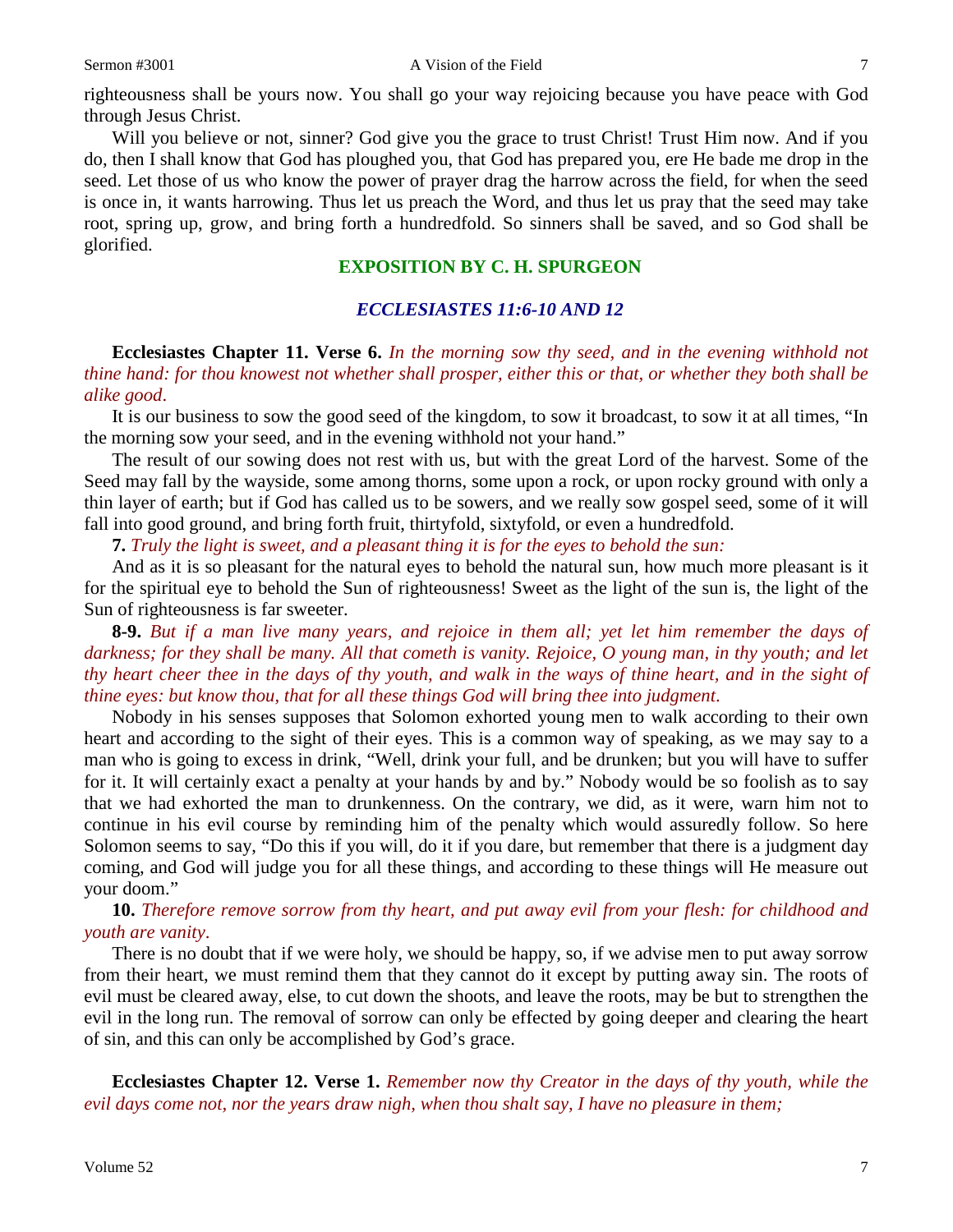Do not give God the dregs of life. Do not offer in sacrifice to Him anything that is worn out. Remember that among the first fruits which the Jews were to bring to the priest to be offered on God's altar, there were to be "green ears of corn, dried by the fire, even corn beaten out of full ears." The Lord delights to have the hearts of His people while they are yet children. The Lord says, through Hosea the prophet, "I taught Ephraim also to go, taking them by their arms," as if, while they were but little, God had taught them to take their first steps in walking.

There is also that passage in the prophecy of Jeremiah, "I remember thee, the kindness of thy youth, the love of thine espousals, when thou wentest after me in the wilderness." God delights in those early evidences of love in the morning of life, while the dew is upon everything, and there is a sparkling freshness all around. I pray that you who are young will remember your Creator in the days of your youth.

**2.** *While the sun, or the light, or the moon, or the star, be not darkened, nor the clouds return after the rain:*

As they do in old age, when troubles seem to multiply, and the brightness of life seems to have gone.

**3-4.** *In the day when the keepers of the house shall tremble, and the strong men shall bow themselves, and the grinders cease because they are few, and those that look out of the windows be darkened, and the doors shall be shut in the streets, when the sound of the grinding is low, and he shall rise up at the voice of the bird, and all the daughters of musick shall be brought low;*

This is a wonderfully vivid description of the failure of our natural powers. "The keepers of the house shall tremble," these are our arms, which are the guardians of the house of our body. We naturally thrust out our hands and arms to protect ourselves if we are likely to fall, so they are "the keepers of the house." "The strong men shall bow themselves," that is, our legs and knees begin to shake. "The grinders cease because they are few." Our teeth gradually decay and at last fall from their places. They are like the first falling stones of a decaying wall, tottering to show how the rest will soon follow.

"Those that look out of the windows be darkened." The eyes begin to lose their quickness of sight, and fresh windows—double windows—are sometimes needed to assist the failing sight. "The doors shall be shut in the streets, when the sound of the grinding is low." The voice fails. Then there comes sleeplessness, so that the first little bird that chirps in the morning wakes up the aged man, and as for music, his ears sometimes fail to catch the sweetest melody, and his own voice is unable to attune itself as once it did, "All the daughters of musick shall be brought low."

**5.** *Also when they shall be afraid of that which is high, and fears shall be in the way, and the almond tree shall flourish,—*

This is one of the most beautiful pieces of poetic description that were ever penned. Here we have a true picture of the nervousness which creeps over men in the decline of life. Then there is the flourishing of the almond tree; there are many before me now whose white hair shows that the almond tree is flourishing.

**5.** *And the grasshopper shall be a burden,—*

Those things that we treated lightly in our youth become a very heavy burden in our later years. A little work wearies, a little care fatigues, and a little trouble frets us as it never used to do.

**5.** *And desire shall fail:*

The whole nature becomes more calm and less ambitious, and less ardent than it used to be.

**5-6.** *Because man goeth to his long home, and the mourners go about the streets: or ever the silver cord is loosed, or the golden bowl be broken, or the pitcher be broken at the fountain, or the wheel broken at the cistern*.

"The silver cord" is the spinal marrow, which gradually relaxes, for the strength and power of it are gone. The whole frame begins to show symptoms of the paralysis which is creeping on. "The golden bowl" is the skull, which contains the brain, and whoever has seen a skull must see how appropriate the figure is. Then, in "the pitcher" and "the wheel" we have a reference to the circulation of the blood of which Solomon seems to have had at least some inklings. There have been writers who have affirmed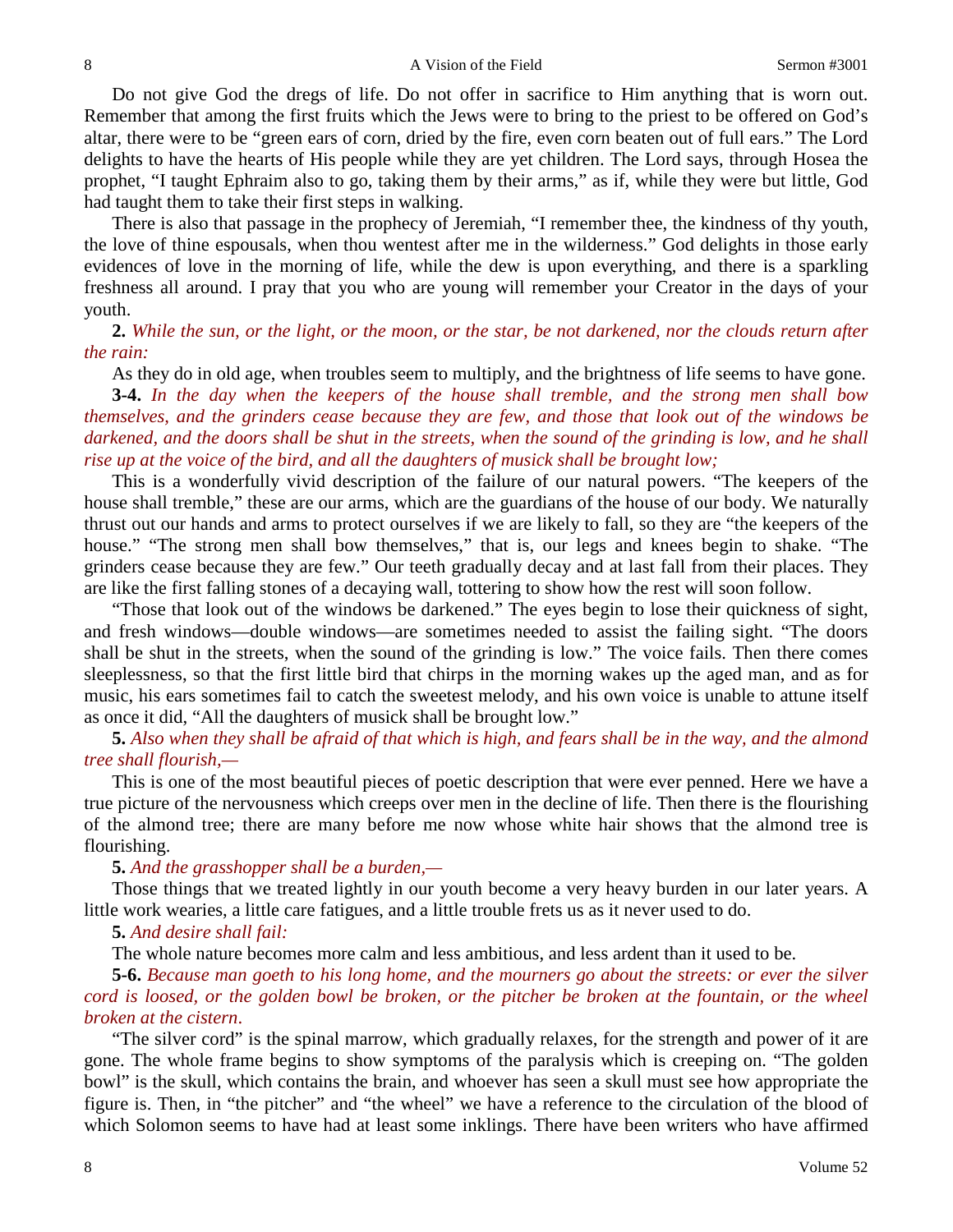that the entire system of anatomy might very well be gathered from these words. They are wonderful, not only because of the poetic imagery which is on the surface, but also because of the depth of meaning which lies beneath.

#### **7.** *Then shall the dust return to the earth as it was: and the spirit shall return unto God who gave it*.

Thus will it happen to us all unless Christ shall first come. The machinery of our being will stand still. The fountain of life will be dry, no longer will the living floods rush through their appointed courses as they used to do. Please remember that we are not merely talking about people in the street, of whom we know nothing, but about ourselves also, for we are mortal, so we must die. Let us believe this and prepare for it.

#### **8.** *Vanity of vanities, saith the preacher; all is vanity*.

This seems to be the conclusion to which Solomon came by the experiment of his own life, as well as by the teaching of God. This Book of Ecclesiastes begins thus, "The words of the Preacher, the son of David, king in Jerusalem. Vanity of vanities, saith the preacher, vanity of vanities; all is vanity."

**9.** *And moreover, because the preacher was wise, he still taught the people knowledge; yea, he gave good heed, and sought out, and set in order many proverbs*.

That man is not fit to teach who does not give good heed, and set his words in order. He who says whatever comes first into his mind, only gives out chaff which the wind drives away. But he who would scatter his seed broadcast must take care that he has in his seed basket good seed that is worth sowing in the broad furrows of the world field.

**10.** *The preacher sought to find out acceptable words:*

The Hebrew expression means words of delight, for words that delight the ear may help to win the heart, and so prove to be "acceptable words."

**10-11.** *And that which was written was upright, even words of truth. The words of the wise are as goads, and as nails fastened by the masters of assemblies, which are given from one shepherd*.

The true preacher's words pierce us like the sharp ox-goads pierce the cattle, but they are also like nails that are driven into the wood, and clinched so that they cannot come out. There must be something to stir our emotions, and something to retain in our memory. We need the goads, for we are like the ox that is slow at the plough, and we need to have the nails well driven into us, for our memory is often like a rotten piece of wood which lets the nail slip out as soon as it has to bear any weight. May the Holy Spirit make all of us, who are preachers, to be wise so as to know how to use the goad and how to drive the nail!

### **12.** *And further, by these, my son, be admonished: of making many books there in no end; and much study is a weariness of the flesh*.

That is what Solomon said, and he had never seen the British Museum, or the Bodleian and other noted libraries, for if he had done so, he would have said with an emphasis, "There is no end," for the books of his day could scarcely have been one in a thousand, or one in a million, compared with those which are now produced. I should not wonder, however, if the one in a million was quite worth the million. There are many books made that may benefit the printer, the publisher, and the bookseller, but they are not likely to benefit anybody else.

**13.** *Let us hear the conclusion of the whole matter: Fear God, and keep his commandments: for this is the whole duty of man*.

Reverent walking before the Most High, reconciliation to Him so that we can thus walk and thus live, and all this proved by a life of obedience to His commandments, "This is the whole duty of man."

**14.** *For God shall bring every work into judgment, with every secret thing, whether it be good, or whether it be evil*.

Notice that expression, "every secret thing." It is not merely our public actions that God will judge, otherwise we might be more at our ease, but He takes account of our most private thoughts, words, deeds, and intents. Who among us can endure that ordeal? Yet we must endure it if we are to stand